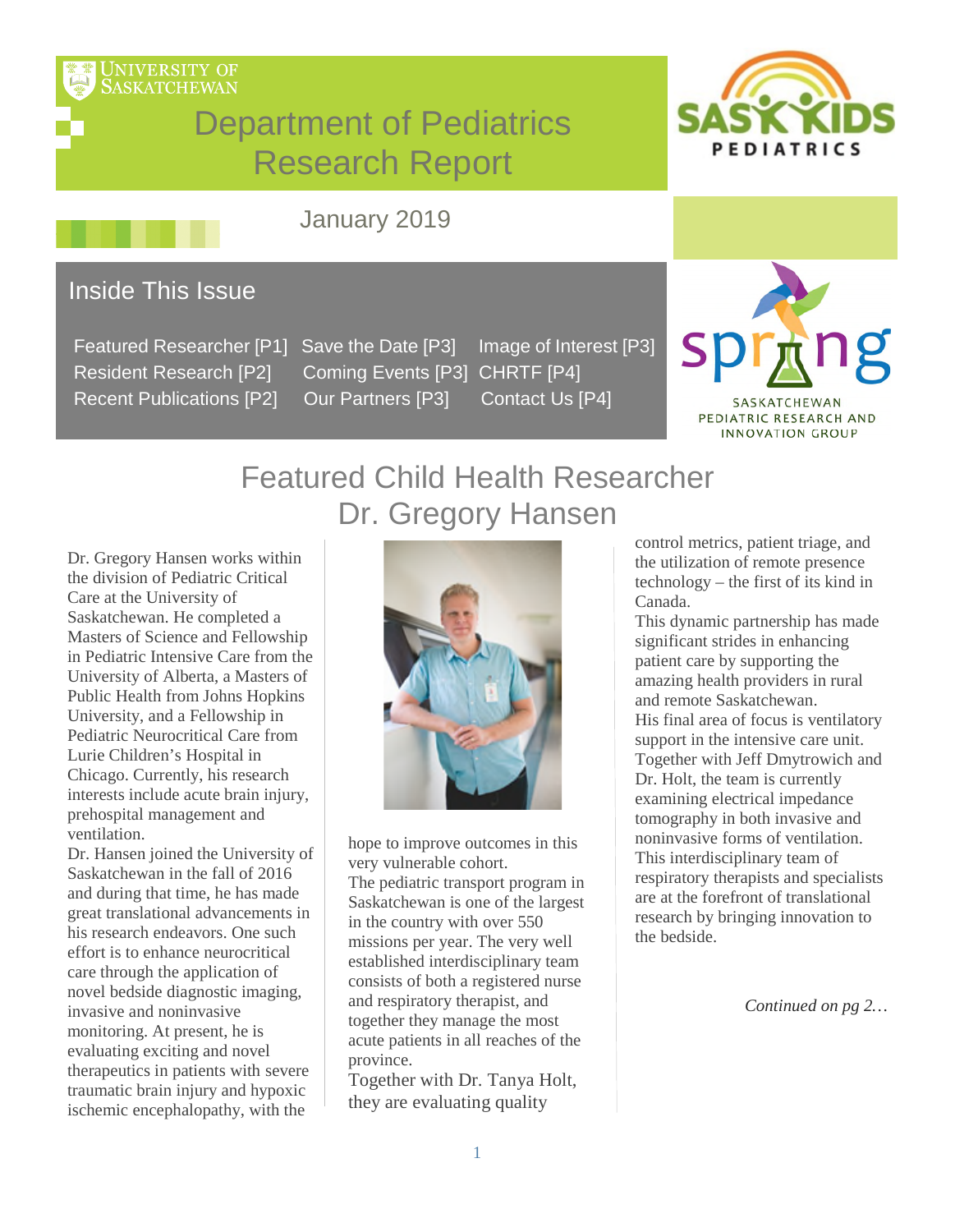### Resident Research Interview Series – Dr. Gregory Hansen *…continued from pg 1* Dr. Gloria Yoo, Pediatrics

#### **What is the big question you're trying to answer here?**

Appendicitis is one of the leading causes of emergency pediatric surgery in children that present to the emergency department with abdominal pain. An appendectomy is a relatively low risk procedure with minimal complications and remains the standard of care for management of both simple and complicated appendicitis. For a select number of pediatric patients with simple appendicitis, non-operative management with antibiotics is an appropriate alternative. The aim of this study was to evaluate the trend of non-operative management of simple appendicitis in our institution and determine any patient and clinical factors that favor successful non-operative management of appendicitis. *Continued on pg 4…*

### Dr. Gregory Hansen

During his time here in Saskatchewan, Dr. Hansen has made a notable impact by working on collaborative interdisciplinary teams, improving patient care with innovative research, and bringing fresh ideas to established programs. We are proud to highlight his achievements at the start of 2019. For more information, please check out his recent publications. We look forward to his continued success and progress. For more information on Dr. Hansen's research check out his research page:

[https://www.researchgate.net/profile/Gregory\\_Hansen4](https://www.researchgate.net/profile/Gregory_Hansen4) And the NEW website for Pediatric Intensive Care Unit: [https://picusaskatchewan.ca](https://picusaskatchewan.ca/)

#### Recent Publications

- -Agiro A, Gautam S, Wall E, Hackell J, Helm M, Barron J, Zaoutis T, Fleming-Dutra KE, Hicks LA, **Rosenberg A**.Variation in Outpatient Antibiotic Dispensing for Respiratory Infections in Children by Clinician Specialty and Treatment Setting. Pediatr Infect Dis J. 2018 Dec;37(12):1248-1254. -Baydock T, Bector S, Taylor LM, **Hansen G**. Survey of Nutrition Practice in Patients with Severe Sepsis among Canadian Registered Dietitians. Can J Diet Pract Res. 2018 Oct 3:1-6.
- -Carter A, Denton A, Ladino LD, Hassan I, Sawchuk T, Snyder T, Vrbancic M, Reuber M, **Huntsman R**, Tellez-Zenteno JF; PNES Canada Group. Experience of psychogenic nonepileptic seizures in the Canadian league against epilepsy: A survey describing current practices by neurologists and epileptologists. Seizure. 2018 Oct;61:227-233.
- -Caudron M, **Holt T**, Cuvelier G, Dmytrowich J, **Hansen G**. Pulmonary Thromboses in Pediatric Acute Respiratory Distress Syndrome. Respir Care. 2018 Dec 24. pii: respcare.06106.
- -Cuvelier GDE, Rubin TS, Junker A, **Sinha R, Rosenberg AM**, Wall DA, Schroeder ML. Clinical presentation, immunologic features, and hematopoietic stem cell transplant outcomes for IKBKB immune deficiency. Clin Immunol. 2018 Oct 31. pii: S1521-6616(18)30324-3. doi: 10.1016/j.clim.2018.10.019 -**Holt T**, Prodanuk M**, Hansen G**. Utilizing Pediatric Scoring Systems to Predict Disposition During Interfacility Transport. Prehosp Emerg Care. 2018 Aug 17:1- 5.

-**Jariwala MP**, Laxer RM. Primary Vasculitis in Childhood: GPA and MPA in Childhood. Front Pediatr. 2018 Aug 16;6:226.

-Khamis MM, **Adamko DJ**, Purves RW, El-Aneed A. Quantitative determination of potential urine biomarkers of respiratory illnesses using new targeted metabolomic approach. Anal Chim Acta. 2019 Jan 24;1047:81-92.

-Khamis MM, Klemm N, **Adamko DJ**, El-Aneed A. Comparison of accuracy and precision between multipoint calibration, single point calibration, and relative quantification for targeted metabolomic analysis. Anal Bioanal Chem. 2018 Sep;410(23):5899-5913

-**Nour MA**, Gill H, Mondal P, **Inman M**, Urmson K. Perioperative care of congenital adrenal hyperplasia - a disparity of physician practices in Canada. Int J Pediatr Endocrinol. 2018;2018:8.

-Lee JJY, Duffy CM, Guzman J, Oen K, Barrowman N, **Rosenberg AM**, Shiff NJ, Boire G, Stringer E, Spiegel L, Morishita KA, Lang B, Reddy D, Huber AM, Cabral DA, Feldman BM, Yeung RSM, Tucker LB, Watanabe Duffy K; ReACCh-Out Investigators.Prospective. Determination of the Incidence and Risk Factors of New-Onset Uveitis in Juvenile Idiopathic Arthritis: The Research in Arthritis in Canadian Children Emphasizing Outcomes Cohort. Arthritis Care Res (Hoboken). 2018 Oct 15.

-Martinez-Rios C, **Jariwala MP**, Highmore K, Duffy KW, Spiegel L, Laxer RM, Stimec J. Imaging findings of sterile pyogenic arthritis, pyoderma gangrenosum and acne (PAPA) syndrome: differential diagnosis and review of the literature. Pediatr Radiol. 2019 Jan;49(1):23-36.

-McClean S, **Baerg K**, Smith-Fehr J, Szafron M. Cost savings with transcutaneous screening versus total serum bilirubin measurement for newborn jaundice in hospital and community settings: a cost-minimization analysis. CMAJ Open. 2018 Jul 27;6(3):E285-E291.

-McNair J, Smith A, Bettinger JA, Vaudry W, **Tan B**, Desai S, Halperin SA, Top KA; Canadian Immunization Monitoring Program Active (IMPACT) Investigators. Invasive Haemophilus Influenzae Type B Infections in Children with Cancer in the Era of Infant HIB Immunization Programs (1991-2014): A Report From the Canadian Immunization Monitoring Program Active. Pediatr Infect Dis J. 2018 Jul;37(7):726-728.

-Reithmeier D, Tang-Wai R, Seifert B, Lyon AW, Alcorn J, Acton B, Corley S, Prosser-Loose E, Mousseau DD, Lim HJ, Tellez-Zenteno J, Huh L, Leung E, Carmant L, **Huntsman RJ17**,The protocol for the Cannabidiol in children with refractory epileptic encephalopathy (CARE-E) study: a phase 1 dosage escalation study. BMC Pediatr. 2018 Jul 7;18(1):221.

-**Strueby L**, Thébaud B. Novel therapeutics for bronchopulmonary dysplasia. Curr Opin Pediatr. 2018 Jun;30(3):378-383.

-Truong TH, Pole JD, Barber R, Dix D, Kulkarni KP, Martineau E, Randall A, **Stammers D**, Strahlendorf C, Strother D, Sung L. Enrollment on clinical trials does not improve survival for children with acute myeloid leukemia: A population-based study. Cancer. 2018 Oct 15;124(20):4098-4106.

\*Be sure to check out the ne[w Recent Publications Showcase p](https://medicine.usask.ca/research/publications.php#RecentPublicationsShowcase)age of recent scholarly articles published by the College of Medicine researchers\*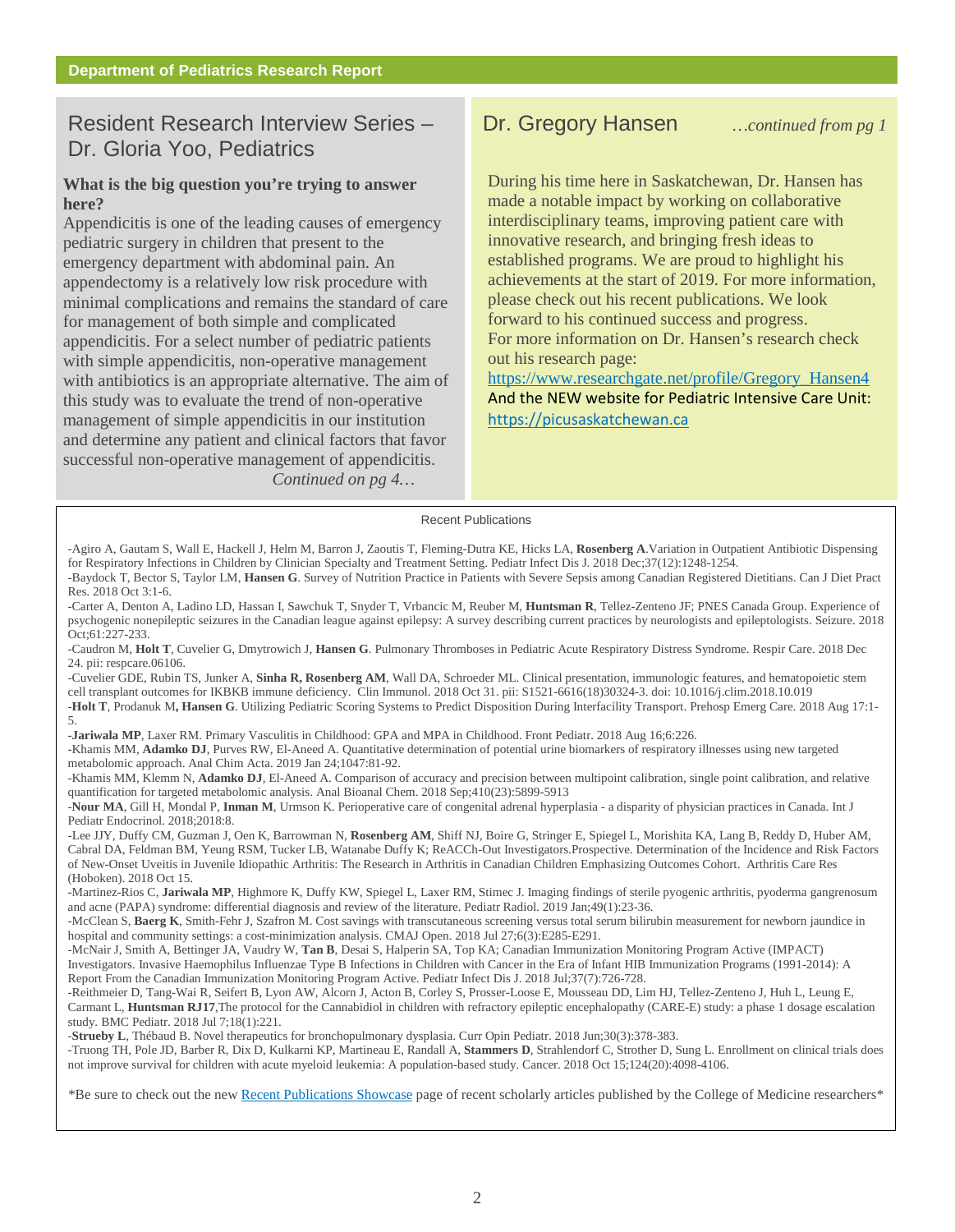## Coming Events

| Wed              | <b>CIHR Project Grant Spring</b>                                                                                                                   |
|------------------|----------------------------------------------------------------------------------------------------------------------------------------------------|
| Feb              | 2018 Competition                                                                                                                                   |
| 6                | <b>Registration Deadline</b>                                                                                                                       |
| <b>Thurs</b>     | <b>Juliet Sargeant</b>                                                                                                                             |
| Feb              | $11am - 12pm$                                                                                                                                      |
| 7                | <b>East Lecture Thtr</b>                                                                                                                           |
| <b>Thurs</b>     | Ben Tan                                                                                                                                            |
| Feb              | $11am - 12pm$                                                                                                                                      |
| 14               | <b>East Lecture Thtr</b>                                                                                                                           |
| Wed<br>Feb<br>27 | CIHR Project Grant: 2019<br><b>Spring Competition</b><br><b>Research Services and</b><br><b>Ethics Office Compliance</b><br><b>Review Deadline</b> |
| Thurs            | <b>Juliet Soper</b>                                                                                                                                |
| Feb              | $11am - 12pm$                                                                                                                                      |
| 28               | <b>East Lecture Thtr</b>                                                                                                                           |
| <b>Wed</b>       | CIHR Project Grant: 2019                                                                                                                           |
| Mar              | <b>Spring Competition</b>                                                                                                                          |
| 6                | <b>APPLICATION DEADLINE</b>                                                                                                                        |

## Save the Date

The Department of Pediatrics presents, Child Health Research Trainee Day Thursday April 18, 2019 12-6 pm Louis Loft

- Abstracts and RSVPs due March 14, 2019

- Residents, graduate and undergraduate students, and postdoctoral fellows from any discipline who are engaged in child health related research are invited to present

- Mix of poster and oral presentations

- Final agenda will be sent out once all abstracts are in

- Lunch and appetizers included

- Contac[t tova.dybvig@usask.ca](mailto:tova.dybvig@usask.ca) for abstract submission form and to RSVP

#### Our Partners:

The Jim Pattison Children's Hospital has historically provided strong support for child health research in Saskatchewan. The recent \$50 million donation from Jim Pattison allows for a steady stream of revenue to help meet research and programming needs for generations to come. Groundbreaking opportunities for pediatric researchers in Saskatchewan are on the horizon!





#### Image of Interest

*Join Johnny as he goes on a journey to learn more about iron deficiency anemia and how to defeat it! Video created by: Sina Sayedinazad Edited by: Roona Sinha, Sarah Tehseen, David Stammers, Craig Eling Voice Actors: Sarah McConnell, Jonah McConnell, Rachel McConnell, Roona Sinha, Sina Sayedinazad Funded by: University of Saskatchewan College of Medicine Dean's Project Watch the entire video here: [https://medicine.usask.ca/pediatri](https://www.youtube.com/watch?v=KHMHHFhIHDw) [cs/research/newsevents](https://www.youtube.com/watch?v=KHMHHFhIHDw)*